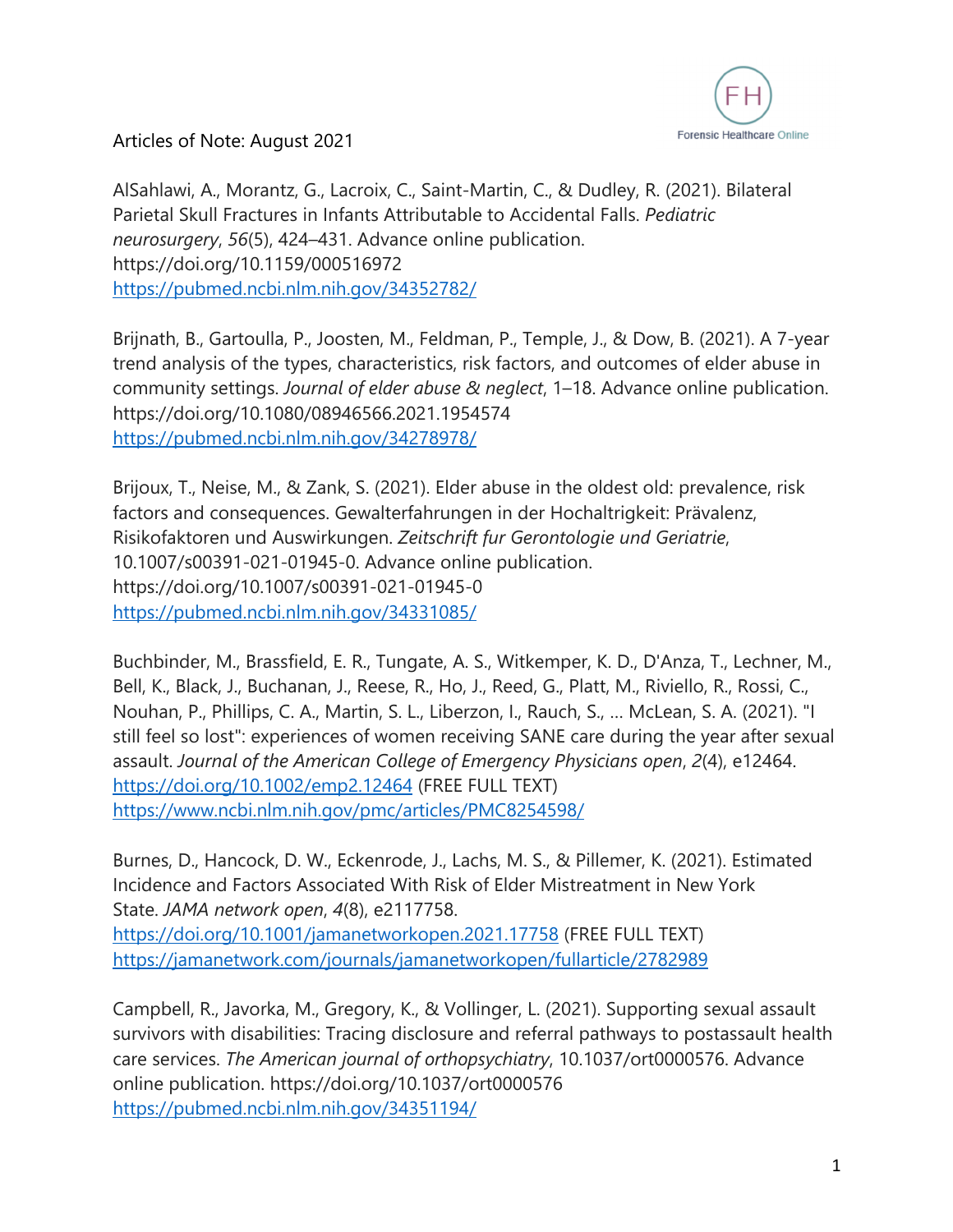

Choi, Y. J., Rai, A., Cho, H., Son, E., An, S., & Yun, S. H. (2021). Help-Seeking Behaviors for Intimate Partner Violence Among College Students: Implications for Intimate Partner Violence Prevention and Intervention. *Violence and victims*, *36*(4), 548–564. https://doi.org/10.1891/VV-D-20-00124 https://pubmed.ncbi.nlm.nih.gov/34385283/

Christensen, M., Metcalfe, L. L., & O'Reilly, R. (2021). Emergency department nurses experiences of female domestic violence presentations: A review of the qualitative literature. *Nursing forum*, 10.1111/nuf.12632. Advance online publication. https://doi.org/10.1111/nuf.12632 https://pubmed.ncbi.nlm.nih.gov/34350597/

Dolan, C. V., & Conroy, N. E. (2021). Centering Transgender Survivors' Experiences of Intimate Partner Violence Victimization: A Critique of Dominant Approaches to Research and Service Provision. *Violence and victims*, *36*(4), 493–508. https://doi.org/10.1891/VV-D-20-00077

https://pubmed.ncbi.nlm.nih.gov/34385280/

Eisen, M. L., Goodman, G. S., Diep, J., Lacsamana, M., Ristrom, L. J., & Qin, J. J. (2021). Disclosures of Sexual and Physical Abuse across Repeated Interviews. *Journal of child sexual abuse*, 1–21. Advance online publication. https://doi.org/10.1080/10538712.2021.1960457 https://pubmed.ncbi.nlm.nih.gov/34384332/

Espinoza, D., & Cancio, R. (2021). Interracial Comparisons of Intimate Partner Violence Among Military Perpetrators. *Journal of interpersonal violence*, 8862605211031251. Advance online publication. https://doi.org/10.1177/08862605211031251 https://pubmed.ncbi.nlm.nih.gov/34284666/

Galán, C. A., Stokes, L. R., Szoko, N., Abebe, K. Z., & Culyba, A. J. (2021). Exploration of Experiences and Perpetration of Identity-Based Bullying Among Adolescents by Race/Ethnicity and Other Marginalized Identities. *JAMA network open*, *4*(7), e2116364. https://doi.org/10.1001/jamanetworkopen.2021.16364 (FREE FULL TEXT) https://www.ncbi.nlm.nih.gov/pmc/articles/PMC8303093/

Garstang, J., Eatwell, D., Sidebotham, P., & Taylor, J. (2021). Common factors in serious case reviews of child maltreatment where there is a medical cause of death: qualitative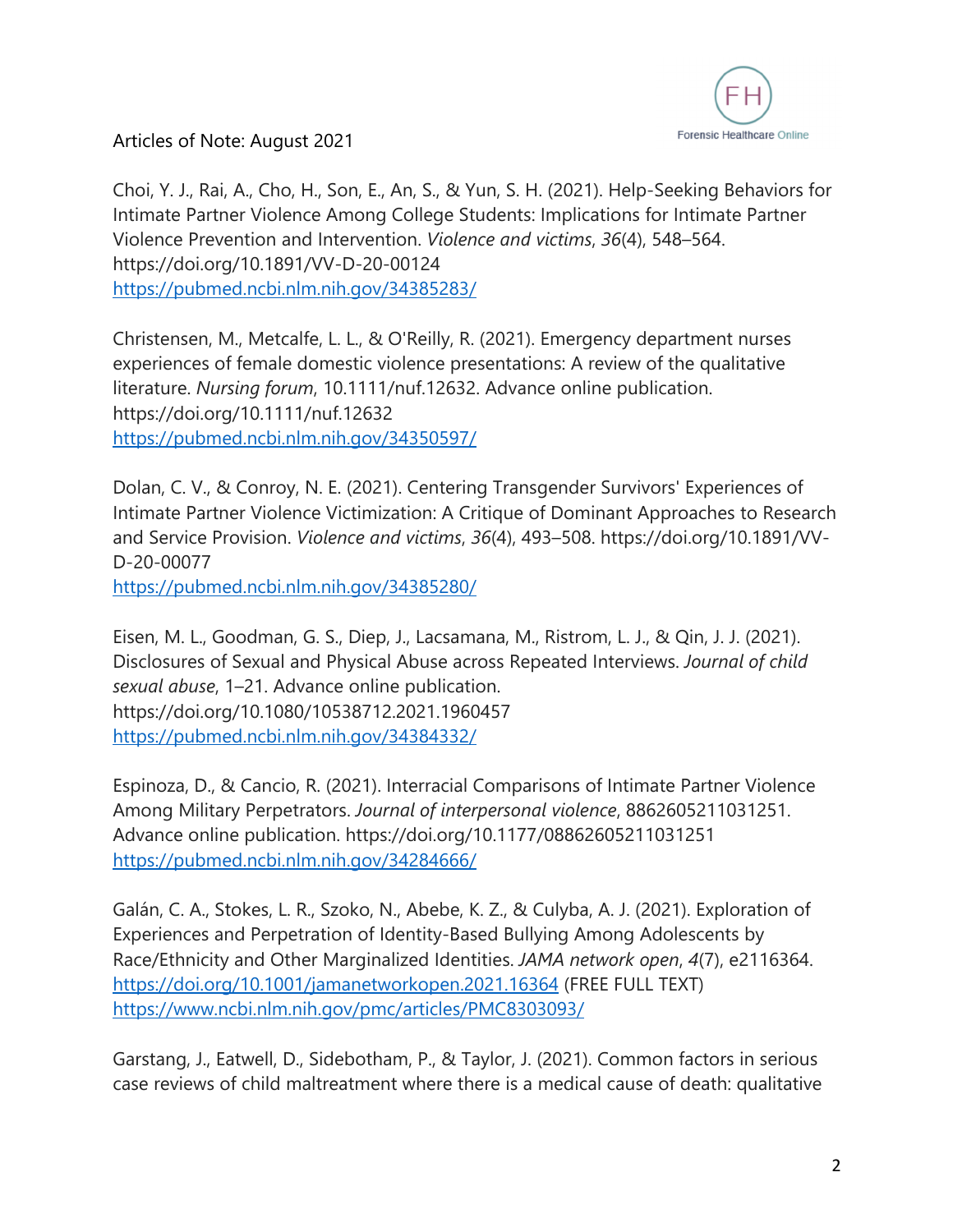

thematic analysis. *BMJ open*, *11*(8), e048689. https://doi.org/10.1136/bmjopen-2021- 048689

https://pubmed.ncbi.nlm.nih.gov/34353801/

Giusti, R., & Ravi, A. (2021). Strangulation as a Cause of Dysphagia. *American family physician*, *104*(2), 118–119. https://pubmed.ncbi.nlm.nih.gov/34383454/

Gorfinkel, I., Perlow, E., & Macdonald, S. (2021). The trauma-informed genital and gynecologic examination. *CMAJ : Canadian Medical Association journal = journal de l'Association medicale canadienne*, *193*(28), E1090. https://doi.org/10.1503/cmaj.210331 (FREE FULL TEXT) https://www.ncbi.nlm.nih.gov/pmc/articles/PMC8315200/

Guidry, J., Sawyer, A. N., Carlyle, K. E., & Burton, C. W. (2021). #WhyIDidntReport: Women Speak Out About Sexual Assault on Twitter. *Journal of forensic nursing*, 10.1097/JFN.0000000000000335. Advance online publication. https://doi.org/10.1097/JFN.0000000000000335 https://pubmed.ncbi.nlm.nih.gov/34325434/

Henin, S., & Black, L. P. (2021). Understanding the long-term trauma of sexual assault patients. *Journal of the American College of Emergency Physicians open*, *2*(4), e12490. https://doi.org/10.1002/emp2.12490 (FREE FULL TEXT) https://www.ncbi.nlm.nih.gov/pmc/articles/PMC8254595/

Holland, K. J., Cipriano, A. E., Goodman-Williams, R., & Diede, A. S. (2021). Examining Support for University-to-Police Reporting Policies for Sexual Assault: The Role of Survivors' Consent. *American journal of community psychology*, 10.1002/ajcp.12533. Advance online publication. https://doi.org/10.1002/ajcp.12533 https://pubmed.ncbi.nlm.nih.gov/34275159/

Isaacs, R. A., Balendran, J., Tran, L., Dobbie, M. L., & Templeton, D. J. (2021). Sleep, waking and sleep inertia in sexual assault: A retrospective descriptive study. *Journal of forensic and legal medicine*, *82*, 102222. Advance online publication. https://doi.org/10.1016/j.jflm.2021.102222 https://pubmed.ncbi.nlm.nih.gov/34358925/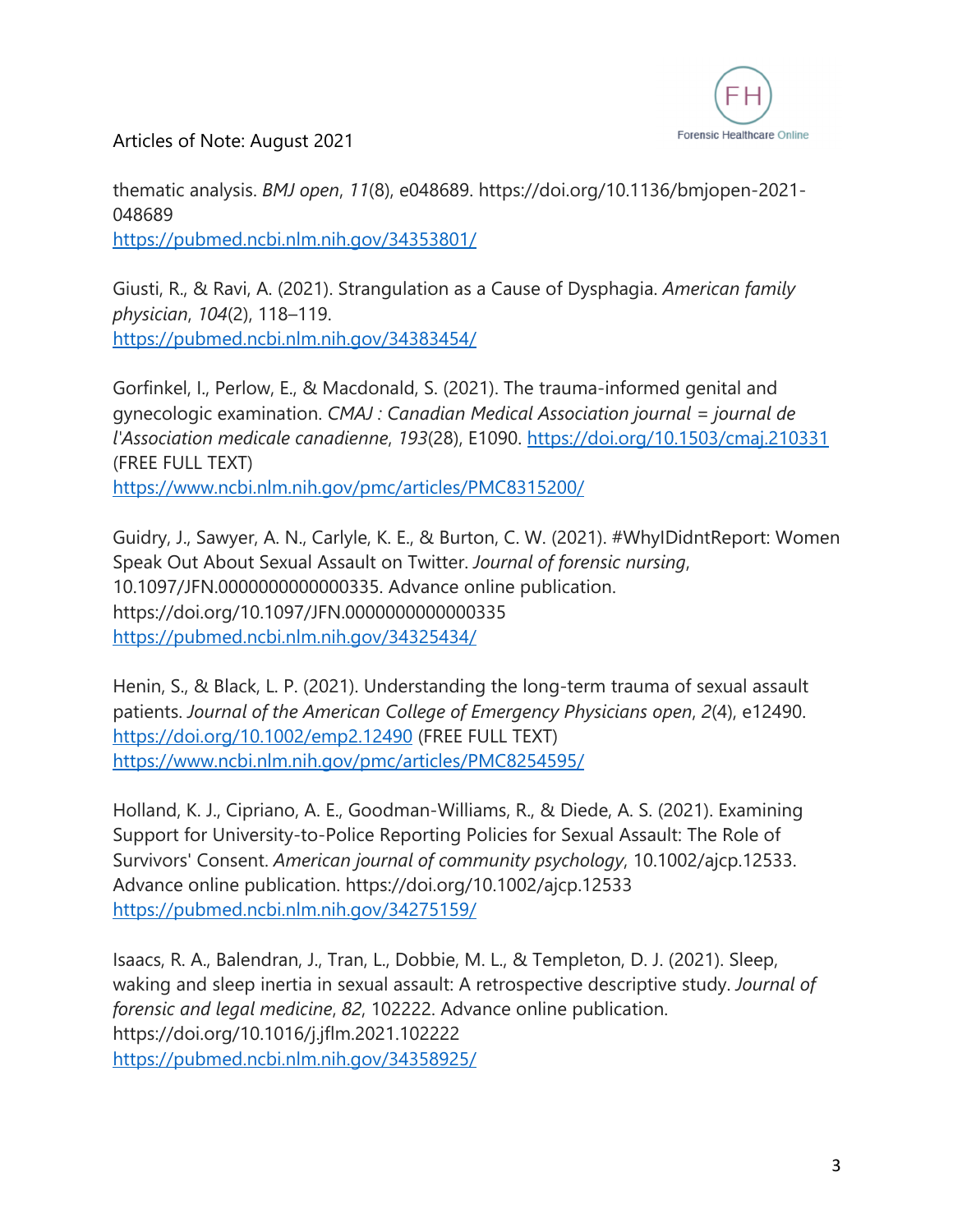

Jack, S. M., Kimber, M., Davidov, D., Ford-Gilboe, M., Wathen, C. N., McKee, C., Tanaka, M., Boyle, M., Johnston, C., Coben, J., Gasbarro, M., McNaughton, D., O'Brien, R., Olds, D. L., Scribano, P., & MacMillan, H. L. (2021). Nurse-Family Partnership nurses' attitudes and confidence in identifying and responding to intimate partner violence: An explanatory sequential mixed methods evaluation. *Journal of advanced nursing*, 10.1111/jan.14979. Advance online publication. https://doi.org/10.1111/jan.14979 https://pubmed.ncbi.nlm.nih.gov/34288040/

Lee, M., Ganapathy, S., Low, S. M., Chua, C., Chong, S. L., Ma, E., & Wong, P. (2021). A review of child sexual abuse cases presenting to a paediatric emergency department. *Annals of the Academy of Medicine, Singapore*, *50*(7), 527–535. https://doi.org/10.47102/annals-acadmedsg.2021127 https://pubmed.ncbi.nlm.nih.gov/34342333/

Lev, S., Harel, D., Goldblatt, H., & Band-Winterstein, T. (2021). The Interplay Between Poly-Victimization and Sexual Assault in Late Life in the Context of Life Course Perspective. *Violence against women*, 10778012211012092. Advance online publication. https://doi.org/10.1177/10778012211012092 https://pubmed.ncbi.nlm.nih.gov/34286643/

Lyons, V. H., Adhia, A., Moe, C., Kernic, M. A., Rowhani-Rahbar, A., & Rivara, F. P. (2021). Firearms and protective orders in intimate partner homicides. *Journal of family violence*, *36*, 587–596. https://doi.org/10.1007/s10896-020-00165-1 https://pubmed.ncbi.nlm.nih.gov/34334940/

Mazzotti, M. C., Fais, P., Amadasi, A., Pelletti, G., Giovannini, E., Giorgetti, A., & Pelotti, S. (2021). When the Hidden Issue of Elder Abuse Leads to Death: Do Not Neglect Elder Neglect. *The American journal of forensic medicine and pathology*, 10.1097/PAF.0000000000000700. Advance online publication. https://doi.org/10.1097/PAF.0000000000000700 https://pubmed.ncbi.nlm.nih.gov/34334621/

Mitchell, W., Byrnes, A., Bergman, A., & Peisah, C. (2021). The Human Right to Justice for Older Persons With Mental Health Conditions. *The American journal of geriatric psychiatry : official journal of the American Association for Geriatric Psychiatry*, S1064- 7481(21)00393-6. Advance online publication. https://doi.org/10.1016/j.jagp.2021.07.007 https://pubmed.ncbi.nlm.nih.gov/34389221/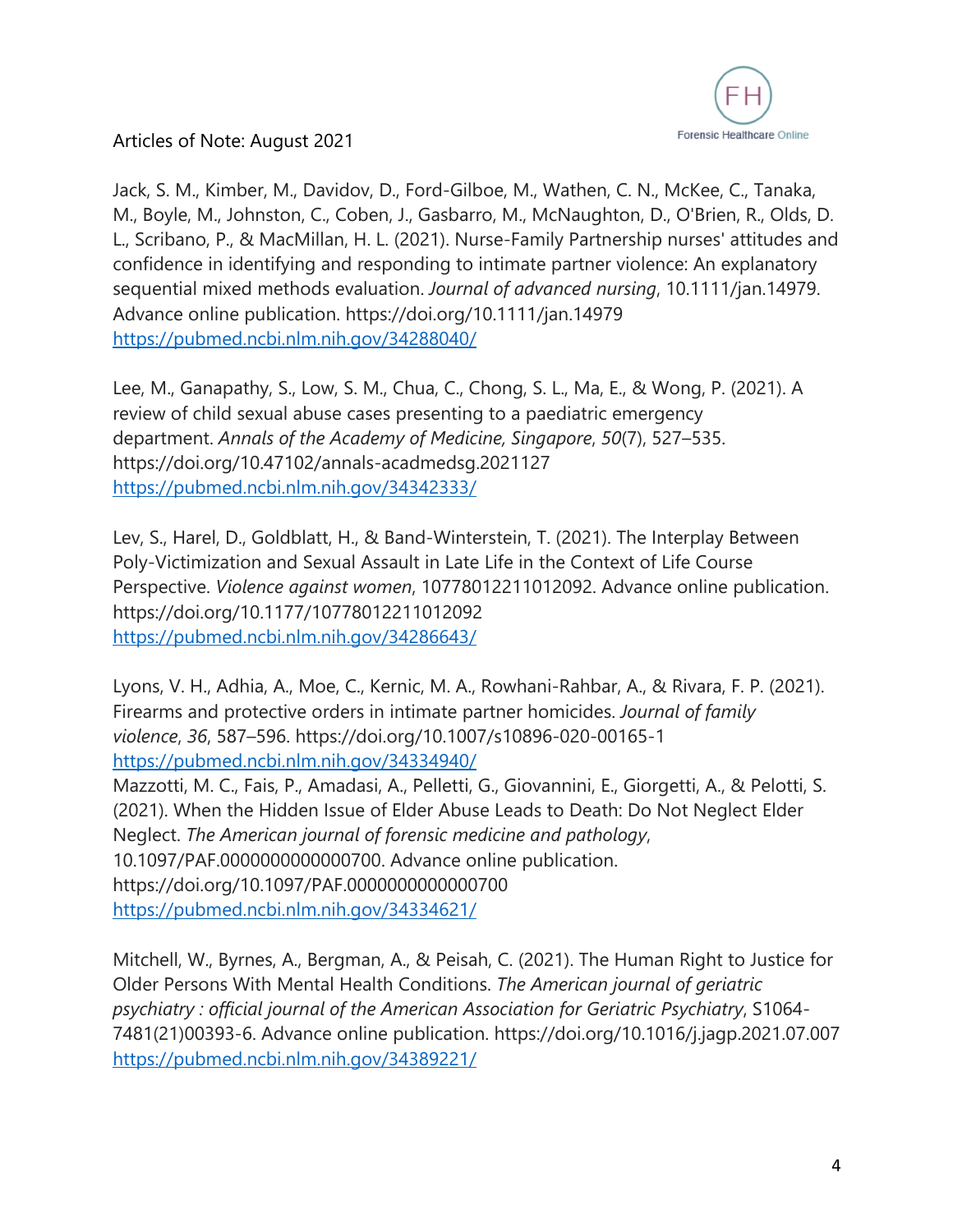

Mgopa, L. R., Rosser, B., Ross, M. W., Mohammed, I., Lukumay, G. G., Massae, A. F., Mushy, S. E., Mwakawanga, D. L., Mkonyi, E., Trent, M., Bonilla, Z. E., Wadley, J., & Leshabari, S. (2021). Clinical Care of Victims of Interpersonal Violence and Rape in Tanzania: A Qualitative Investigation. *International journal of women's health*, *13*, 727– 741. https://doi.org/10.2147/IJWH.S301804 (FREE FULL TEXT) https://www.ncbi.nlm.nih.gov/pmc/articles/PMC8318211/

Negriff, S., DiGangi, M. J., Sharp, A. L., & Wu, J. (2021). Injuries Associated With Subsequent Child Maltreatment Diagnosis: By Age, Race, Gender, and Medicaid Status. *Child maltreatment*, 10775595211031385. Advance online publication. https://doi.org/10.1177/10775595211031385 https://pubmed.ncbi.nlm.nih.gov/34315243/

Ortega, B., Thayer, J., Chen, L., Steblin, S., Mhaskar, R. S., & Straub, D. M. (2021). nPEP protocol implementation and evaluation at a local US Crisis Center. *AIDS care*, 1–8. Advance online publication. https://doi.org/10.1080/09540121.2021.1957079 https://pubmed.ncbi.nlm.nih.gov/34338091/

Presser, M. J., Quiroz, H. J., Perez, E. A., Sola, J. E., Namias, N., & Thorson, C. M. (2021). Comparing Fatal Child Abuse Involving Biological and Surrogate Parents. *The journal of trauma and acute care surgery*, 10.1097/TA.0000000000003374. Advance online publication. https://doi.org/10.1097/TA.0000000000003374 https://pubmed.ncbi.nlm.nih.gov/34369437/

Puls, H. T., Hall, M., Frazier, T., Schultz, K., & Anderst, J. D. (2021). Association of routine school closures with child maltreatment reporting and substantiation in the United States; 2010-2017. *Child abuse & neglect*, *120*, 105257. Advance online publication. https://doi.org/10.1016/j.chiabu.2021.105257 https://pubmed.ncbi.nlm.nih.gov/34391127/

Riffe-Snyder, K. A., Crist, J. D., & Reel, S. J. (2021). Intimate Partner Violence Stories of Appalachian Women. *Clinical nursing research*, 10547738211036272. Advance online publication. https://doi.org/10.1177/10547738211036272 https://pubmed.ncbi.nlm.nih.gov/34344223/

Rosenberg, J., Edwards, E., Wang, K. H., McKenzie, K. C., Asnes, A. G., & Young, J. (2021). Characteristics and scope of humanitarian relief forensic medical evaluations for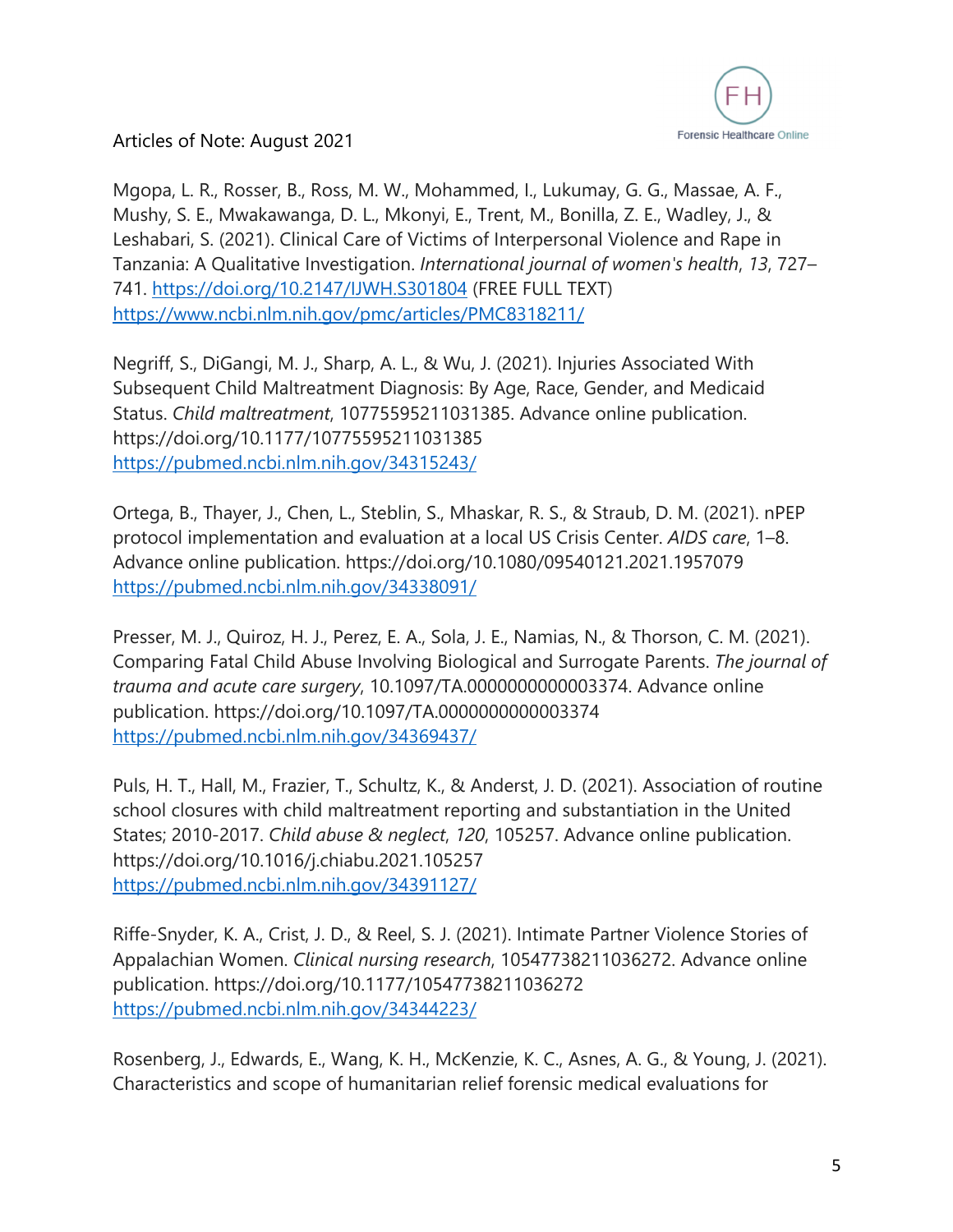

immigrant children in the US. *Journal of forensic and legal medicine*, *82*, 102221. Advance online publication. https://doi.org/10.1016/j.jflm.2021.102221 https://pubmed.ncbi.nlm.nih.gov/34325082/

Salerno-Ferraro, A. C., Erentzen, C., & Schuller, R. A. (2021). Young Women's Experiences With Technology-Facilitated Sexual Violence From Male Strangers. *Journal of interpersonal violence*, 8862605211030018. Advance online publication. https://doi.org/10.1177/08862605211030018 https://pubmed.ncbi.nlm.nih.gov/34271829/

Schubert E. C. (2021). Supporting Children Who Experience Domestic Violence: Evaluating the Child Witness to Domestic Violence Program. *Journal of interpersonal violence*, 8862605211035874. Advance online publication. https://doi.org/10.1177/08862605211035874 https://pubmed.ncbi.nlm.nih.gov/34344209/

Shah, A. A., Nizam, W., Sandler, A., Khan, F., Kane, T., & Petrosyan, M. (2021). Recidivism following childhood maltreatment necessitating inpatient care in the United States. *American journal of surgery*, S0002-9610(21)00419-0. Advance online publication. https://doi.org/10.1016/j.amjsurg.2021.07.039 https://pubmed.ncbi.nlm.nih.gov/34325911/

Stein, S. F., Galano, M. M., Grogan-Kaylor, A. C., Clark, H. M., Ribaudo, J. M., & Graham-Bermann, S. A. (2021). Predictors of Intimate Partner Violence Victimization by Multiple Partners Over a Period of 8 Years. *Journal of traumatic stress*, 10.1002/jts.22723. Advance online publication. https://doi.org/10.1002/jts.22723 https://pubmed.ncbi.nlm.nih.gov/34390049/

Sullivan, T. P., Weiss, N. H., Woerner, J., & Belliveau, D. (2021). Criminal Protection Orders: Implications of Requested Versus Issued Orders on Domestic Violence Revictimiztion and Mental Health Among Women. *Journal of interpersonal violence*, 8862605211035875. Advance online publication. https://doi.org/10.1177/08862605211035875 https://pubmed.ncbi.nlm.nih.gov/34344213/

Toombs, E., Lund, J., Bobinski, T., Dixon, J., Drebit, M., Byzewski, J., Radford, A., Kushner, L., & Mushquash, C. J. (2021). Client and staff experiences assessing adverse childhood experiences in a clinical setting: Results from the First Nations ACE Study. *Child abuse &*